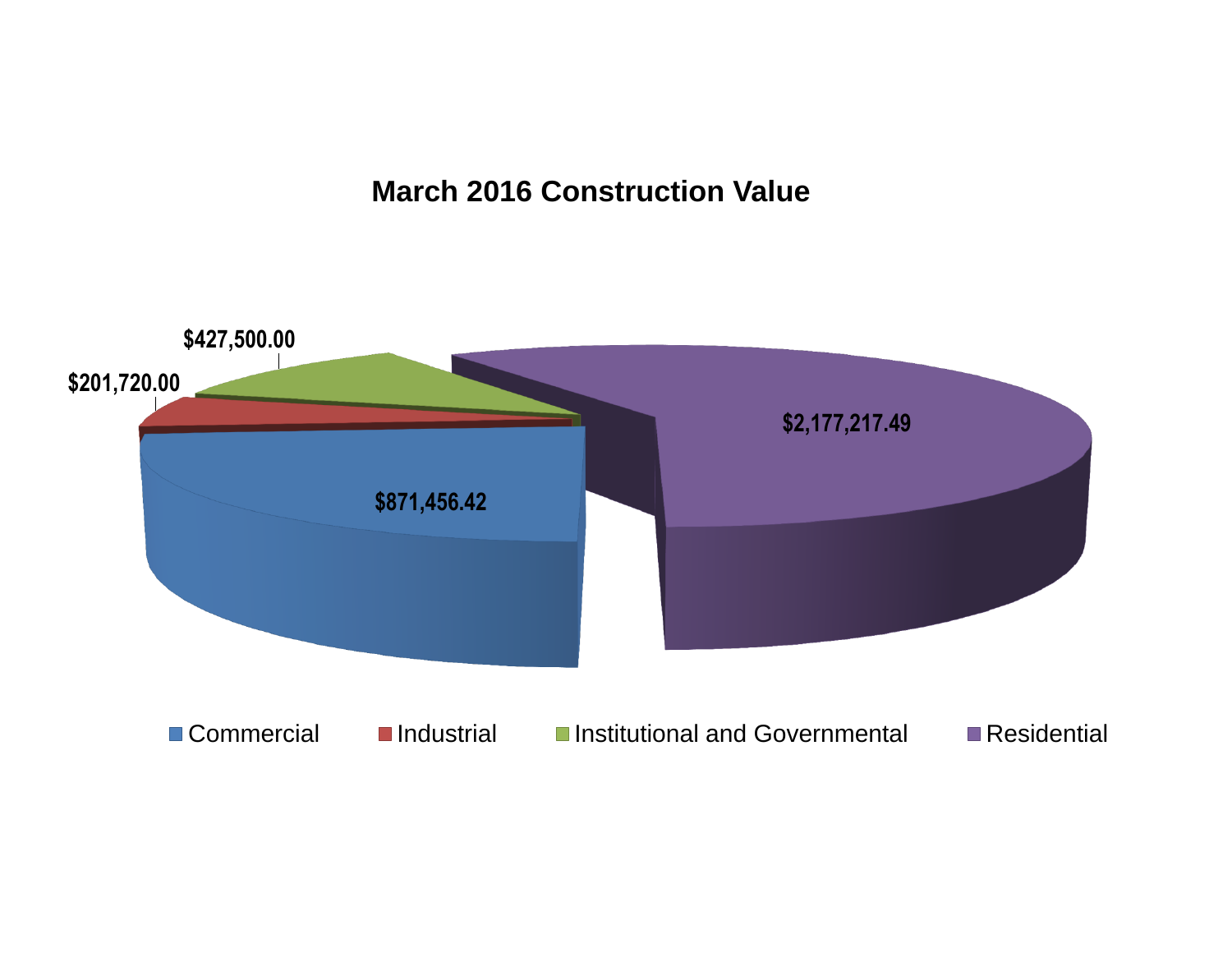**Jerry D. Dolcetti, RPPCommissioner**

**F. P. PozzebonChief Building Official**



**ENGINEERING & PLANNING DEPARTMENT**

**Building Division**

**Tel: (705) 759-5410Fax: (705) 541-7165**

## **BUILDING PERMITS SUMMARY 2016/03/01 to 2016/03/31**

| <b>Building Type</b>                                     |                                  | <b>New Construction</b>  |                      |                                  | <b>Alterations and Additions</b> |                      | <b>Total</b>                     |                          |                      |
|----------------------------------------------------------|----------------------------------|--------------------------|----------------------|----------------------------------|----------------------------------|----------------------|----------------------------------|--------------------------|----------------------|
|                                                          | <b>Num</b><br>of<br><b>Units</b> | Num of<br><b>Permits</b> | <b>Value of Work</b> | <b>Num</b><br>of<br><b>Units</b> | Num of<br><b>Permits</b>         | <b>Value of Work</b> | <b>Num</b><br>of<br><b>Units</b> | Num of<br><b>Permits</b> | <b>Value of Work</b> |
| <b>Commercial</b>                                        |                                  |                          |                      |                                  |                                  |                      |                                  |                          |                      |
| Hotel, hotel/motel,<br>motor hotel                       | $\mathbf 0$                      | $\pmb{0}$                | \$0.00               | 0                                | 1                                | \$65,000.00          | $\mathbf 0$                      | $\mathbf 1$              | \$65,000.00          |
| Office building                                          | $\mathbf 0$                      | 0                        | \$0.00               | 0                                | 4                                | \$230,000.00         | $\mathbf 0$                      | 4                        | \$230,000.00         |
| Office complex                                           | $\overline{0}$                   | $\mathbf 0$              | \$0.00               | $\mathbf 0$                      | 1                                | \$15,000.00          | $\mathbf 0$                      |                          | \$15,000.00          |
| Other accommodation                                      | $\mathbf 0$                      | 0                        | \$0.00               | 0                                |                                  | \$19,000.00          | $\mathbf 0$                      | 1                        | \$19,000.00          |
| Restaurant                                               | $\mathbf 0$                      | 0                        | \$0.00               | 0                                | 1                                | \$1,200.00           | $\pmb{0}$                        | -1                       | \$1,200.00           |
| Retail and wholesale<br>outlets                          | $\mathbf 0$                      | 0                        | \$0.00               | 0                                | $\overline{4}$                   | \$162,500.00         | $\mathbf 0$                      | 4                        | \$162,500.00         |
| Retail complex                                           | $\mathbf 0$                      | 0                        | \$0.00               | 0                                | 3                                | \$128,000.00         | $\mathbf 0$                      | 3                        | \$128,000.00         |
| Theatre and performing<br>art center                     | $\mathbf 0$                      | 0                        | \$0.00               | 0                                | $\overline{2}$                   | \$250,756.42         | $\mathbf 0$                      | $\overline{2}$           | \$250,756.42         |
| Total:                                                   | 0                                | $\mathbf 0$              | \$0.00               | 0                                | 17                               | \$871,456.42         | $\mathbf 0$                      | 17                       | \$871,456.42         |
| <b>Industrial</b>                                        |                                  |                          |                      |                                  |                                  |                      |                                  |                          |                      |
| Storage building                                         | $\mathbf 0$                      | 0                        | \$0.00               | 0                                | 1                                | \$139,000.00         | $\mathbf 0$                      | 1                        | \$139,000.00         |
| <b>Transportation terminal</b>                           | $\mathbf 0$                      | $\mathbf 0$              | \$0.00               | $\mathbf 0$                      | $\mathbf{1}$                     | \$62,720.00          | $\mathbf 0$                      | $\mathbf{1}$             | \$62,720.00          |
| Total:                                                   | $\bf{0}$                         | $\mathbf 0$              | \$0.00               | $\mathbf 0$                      | $\overline{\mathbf{2}}$          | \$201,720.00         | $\mathbf 0$                      | $\overline{\mathbf{2}}$  | \$201,720.00         |
| <b>Institutional and Governmental</b>                    |                                  |                          |                      |                                  |                                  |                      |                                  |                          |                      |
| Day care, nursing<br>home, rest home, home<br>for the bl | $\mathbf 0$                      | 0                        | \$0.00               | $\pmb{0}$                        | $\mathbf 1$                      | \$6,000.00           | $\mathbf 0$                      | $\mathbf{1}$             | \$6,000.00           |
| Government legislative<br>and administration<br>building | $\mathbf 0$                      | $\pmb{0}$                | \$0.00               | 0                                | 1                                | \$121,500.00         | $\mathbf 0$                      | $\mathbf{1}$             | \$121,500.00         |
| University                                               | $\mathbf 0$                      | 0                        | \$0.00               | 0                                | 1                                | \$300,000.00         | $\mathbf 0$                      | $\mathbf{1}$             | \$300,000.00         |
| Total:                                                   | $\mathbf 0$                      | $\mathbf 0$              | \$0.00               | $\mathbf 0$                      | $\overline{3}$                   | \$427,500.00         | $\mathbf 0$                      | $\mathbf{3}$             | \$427,500.00         |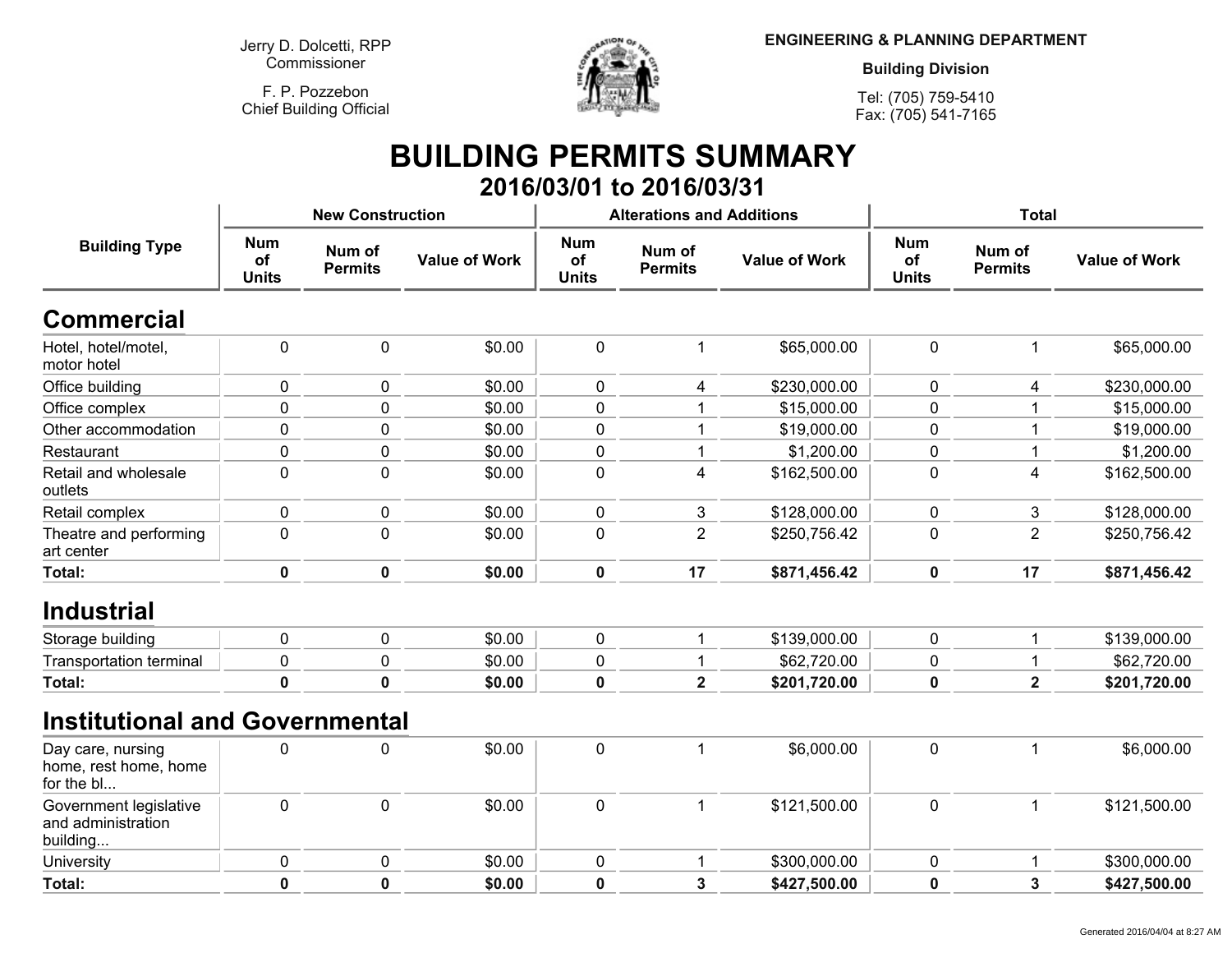#### **Residential**

| <b>Grand Total:</b>                                      |  | \$280,000.00 | 20 | 78 | \$3,397,893.91 | 21 | 79 | \$3,677,893.91 |
|----------------------------------------------------------|--|--------------|----|----|----------------|----|----|----------------|
| Total:                                                   |  | \$280,000.00 | 20 | 56 | \$1,897,217.49 | 21 | 57 | \$2,177,217.49 |
| Single House                                             |  | \$280,000.00 | -1 | 45 | \$684,417.49   |    | 46 | \$964,417.49   |
| Semi-Detached or<br>Double (side by side),<br>single-att |  | \$0.00       |    |    | \$1,500.00     |    |    | \$1,500.00     |
| Row House                                                |  | \$0.00       |    |    | \$184,900.00   |    |    | \$184,900.00   |
| Apartment                                                |  | \$0.00       | 21 |    | \$1,026,400.00 | 21 |    | \$1,026,400.00 |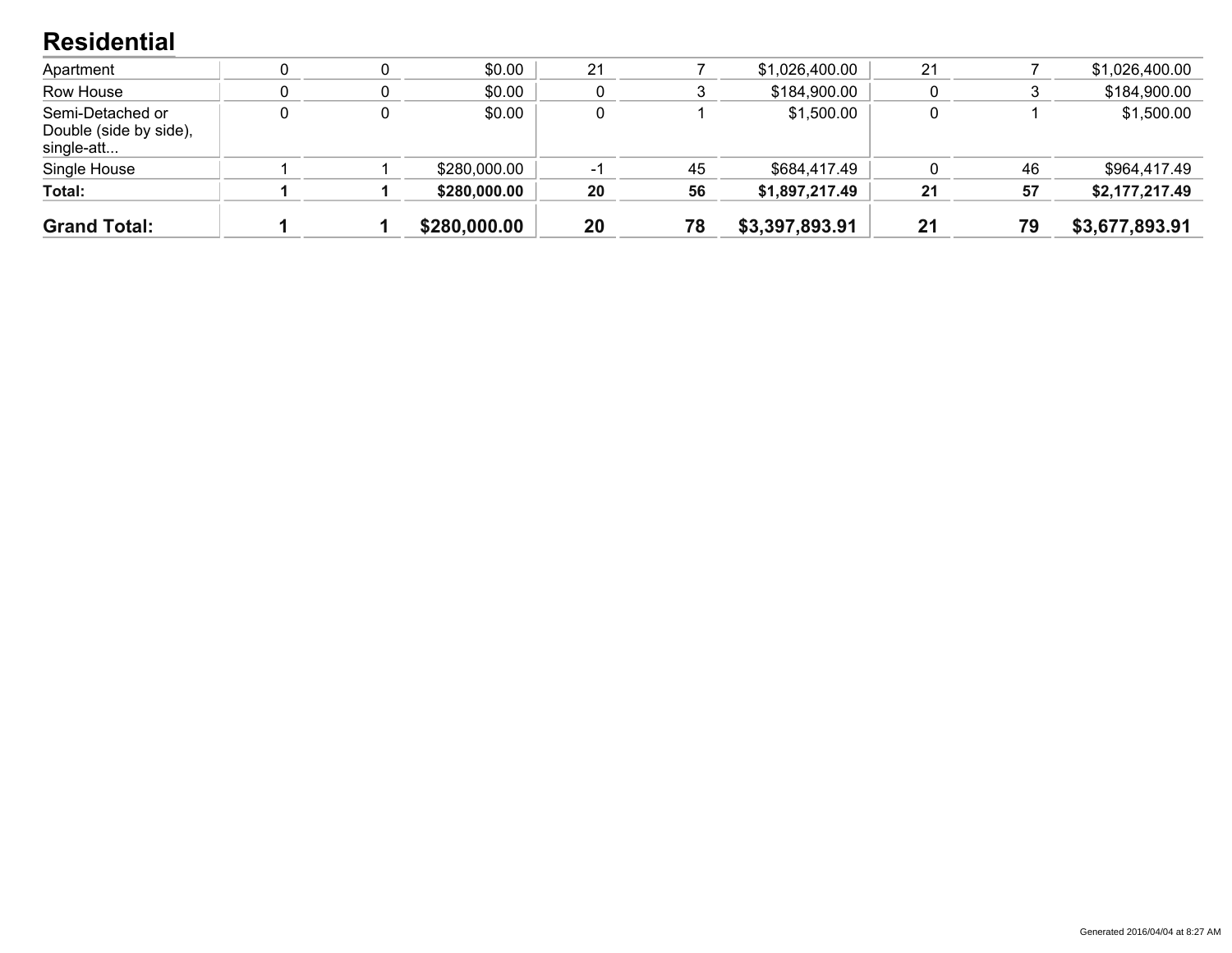**Jerry D. Dolcetti, RPPCommissioner**

**F. P. PozzebonChief Building Official**



**ENGINEERING & PLANNING DEPARTMENT**

**Building Division**

**Tel: (705) 759-5410Fax: (705) 541-7165**

### **DEMOLITION PERMITS SUMMARY 2016/03/01 to 2016/03/31**

| <b>Building Type</b>            |                        | <b>New Construction</b>  |                         |                        | <b>Alterations and Additions</b> |                      | <b>Total</b>           |                          |                      |
|---------------------------------|------------------------|--------------------------|-------------------------|------------------------|----------------------------------|----------------------|------------------------|--------------------------|----------------------|
|                                 | Num of<br><b>Units</b> | Num of<br><b>Permits</b> | Value of<br><b>Work</b> | Num of<br><b>Units</b> | Num of<br><b>Permits</b>         | <b>Value of Work</b> | Num of<br><b>Units</b> | Num of<br><b>Permits</b> | <b>Value of Work</b> |
| <b>Commercial</b>               |                        |                          |                         |                        |                                  |                      |                        |                          |                      |
| Office building                 | 0                      | 0                        | \$0.00                  | 0                      |                                  | \$40,000.00          | $\mathbf{0}$           |                          | \$40,000.00          |
| Retail and<br>wholesale outlets | 0                      | 0                        | \$0.00                  | $-2$                   |                                  | \$12,500.00          | $-2$                   |                          | \$12,500.00          |
| Total:                          | 0                      | 0                        | \$0.00                  | $-2$                   | $\mathbf{2}$                     | \$52,500.00          | $-2$                   | $\mathbf{2}$             | \$52,500.00          |
| <b>Residential</b>              |                        |                          |                         |                        |                                  |                      |                        |                          |                      |
| Single House                    | 0                      | 0                        | \$0.00                  | $-2$                   | 2                                | \$4,100.00           | $-2$                   | $\overline{2}$           | \$4,100.00           |
| Total:                          | 0                      | 0                        | \$0.00                  | $-2$                   | $\mathbf{2}$                     | \$4,100.00           | $-2$                   | $\mathbf{2}$             | \$4,100.00           |
| <b>Grand Total:</b>             |                        | 0                        | \$0.00                  | $-4$                   | 4                                | \$56,600.00          | $-4$                   | 4                        | \$56,600.00          |